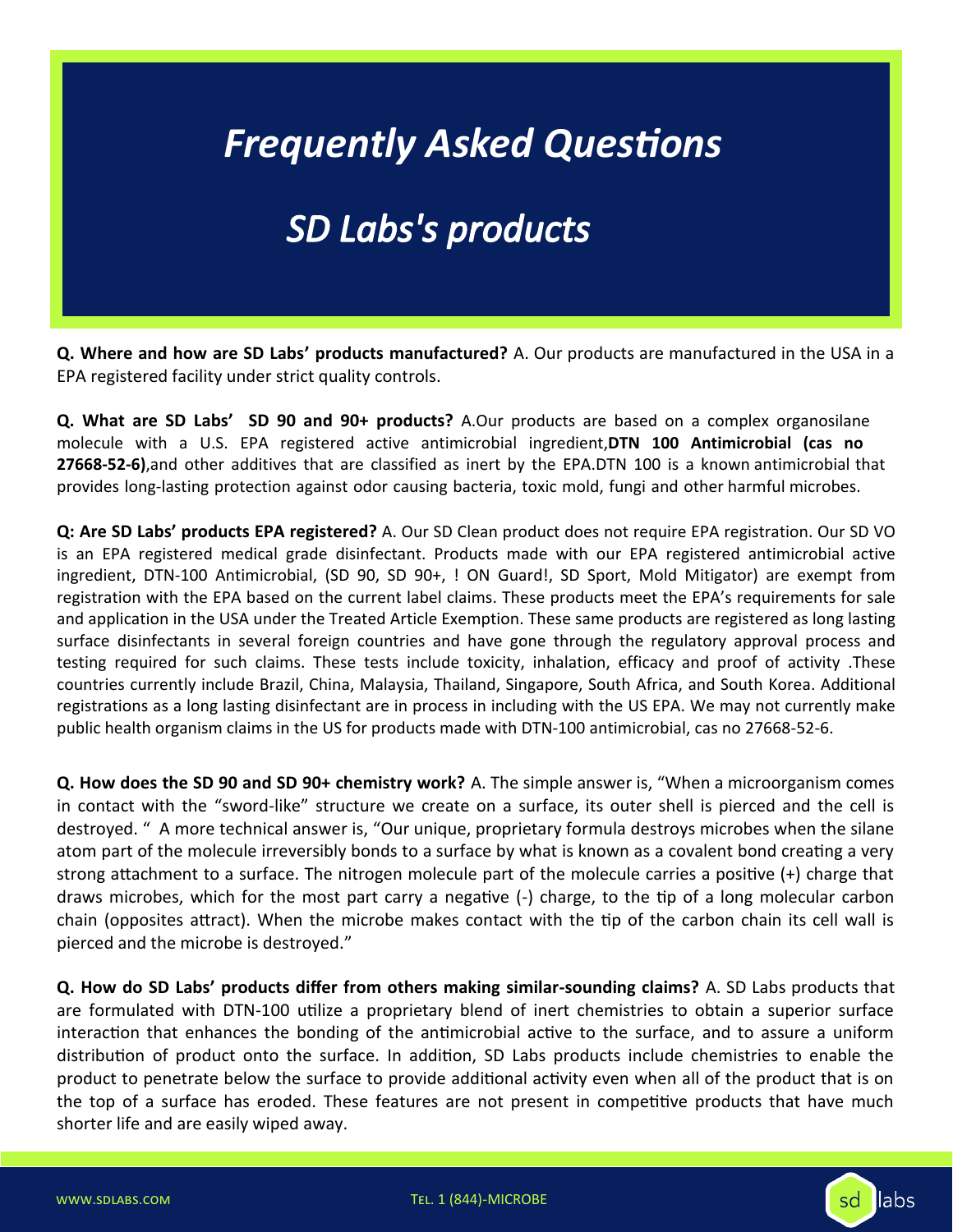## *Frequently Asked Questions*

#### *SD Labs's products*

**Q. How has the Company proven its product performance claims?** A. The Company has amassed numerous evidenced-based scientific studies conducted by independent laboratories that support its claims.

**Q. Once a surface has been treated can it be conventionally cleaned with commercial products?** A. Yes, all SD Labs' treated surfaces can be cleaned repeatedly, with any customary non-abrasive detergents to clean the surface of dust, dirt, grime and organic matter without disturbing "invisible" shield.

**Q. Are SD Labs products safe?** A. Yes. They are safe for the environment and the surfaces on which the products are applied. Our products are not poisonous, contain no toxic chemicals or heavy metals or VOC's. Our products made with DTN-100 carry a Level IV toxicity rating, which is the lowest level from the U.S. EPA.

**Q. What is SD Labs' products Environmental Protection Agency ("EPA") toxicity rating?** A. Our products have been identified by the EPA to have a toxicity rating of Level IV which requires following only precautionary statements on our product labels.

**Q. What is the products' shelf life?** A. Under the Company's recommended storage directions, the products remain effective for more than to 1.5 years once the product has shipped from the factory.

**Q. When SD Labs' products are applied to glass or marble is there any visible coating?** A. No, if properly applied. If the product is overapplied, a slight white haze may be visible. This haze can be removed by wiping the surface with a hot lint free towel. Doing so will NOT break down the coating.

**Q. When I apply the product on a surface how long should I wait before wiping the product?** A. You want to be sure that the products have a chance to fully bond to the surface to which it is being applied so we recommend you let the product air dry after you have wiped the product onto the surface. Once fully dry, you can wipe down with a damp cloth if you wish. Please see the detailed instruction on the product label.

Q. Where can SD Labs' products be used? **A. Our products are approved for use at home in the kitchen,**  bathroom, basement and garage and commercially in fitness centers, daycare centers, offices, hospitals, hotels, restaurants, really anywhere microbial growth may become evident.

**Q. Are SD Labs' products flammable or corrosive like alcohol-based products?** A. No, our products are neither flammable or corrosive.

**Q. Where can I buy other SD Labs products?** A. Contact your local retailer or representative.

15 www.sdlabs.com Tel. 1 (844)-MICROBE

sd

llabs